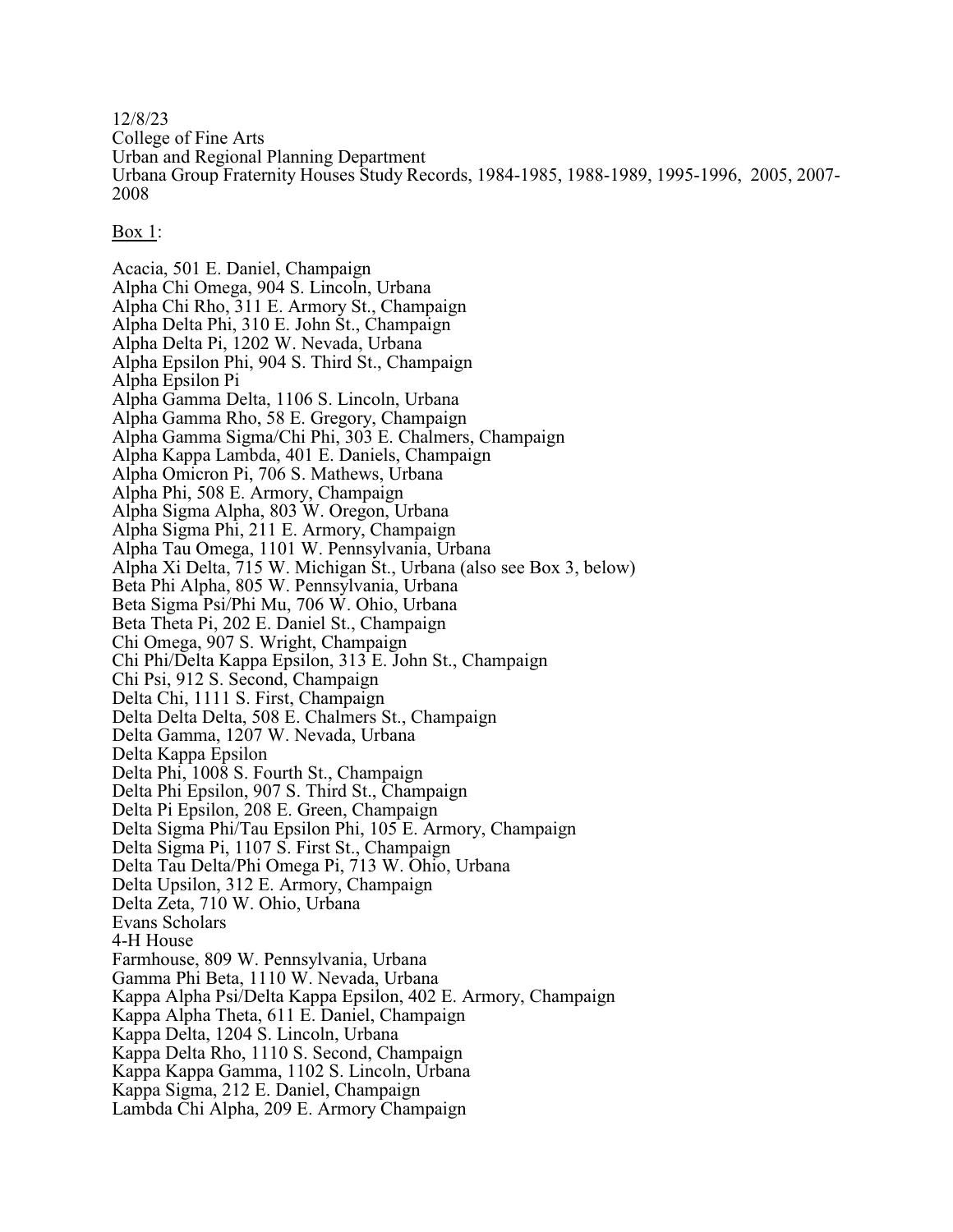## 12/8/23

Omicron Alpha Tau, 110 E. Green St., Champaign Phi Beta Chi/Delta Kappa Epsilon, 1004 S. Lincoln, Urbana Phi Delta Theta, 309 E. Chalmers, Champaign Phi Gamma Delta Phi Kapp a Psi Phi Kappa Sigma, 313 E. Chalmers, Champaign P h i Ka p pa Tau , 3 1 0 E . Gregory , C ham paign Phi Kappa Theta, 1106 S. Third, Champaign Phi Mu, 302 E. Armory, Champaign Phi Sigma Kappa, 1004 S. Second St., Champaign Phi Sigma Sigma, 902 S. Second St., Champaign Pi Beta Phi, 1005 S. Wright St., Champaign Pi Kappa Alpha, 102 E. Chalmers, Champaign P i Ka p pa P h i , 3 0 6 E . Gregory , C ham paign Pi Lambda Phi, 1105 S. First St., Champaign Psi Upsilon, 313 E. Armory, Champaign Sigma Alpha Epsilon, 211 E. Daniel, Champaign S igma A l p ha M u , 3 0 1 E . Ar m ory , C ham paign Sigma Chi Sigma Delta Tau, 1104 W. Nevada, Urbana Sigma Kappa, 303 E. John St., Champaign Sigma Nu, 1009 Pennsylvania, Urbana Sigma Phi Delta, 302 E. Gregory, Cham paign Sigma Phi Epsilon, 1005 S. Fourth, Champaign Sigma Pi, 901 S. Second, Champaign Sigma Tau G amma Tau Epsilon Phi<br>Tau Epsilon Pi, 111 Armory, Champaign Tau Ka p pa E p s i l o n , 3 0 8 E . Ar m ory , C ham paign Theta Delta Chi<br>Theta Xi, 205 E. Armory, Champaign Triangle Zeta Beta Tau , 9 0 7 S . Fo urt h S t . , C ham paign Zeta Psi/Phi Beta Chi, 52 E. Armory, Champaign Zeta Tau Alpha, 1404 S. Lincoln, Urbana

## Box 2:

Nabor House, 1002 S. Lincoln, Urbana Newman House (originally Theta Chi), 505 E. Chalmers, Champaign Newman Staff House (originally Chi Beta), 1011 S. Sixth, Champaign Presby (originally Alpha Tau Omega), 405 E. John, Champaign Stratford (originally Alpha Zeta Delta), 310 E. Daniel, Champaign Theta Upsilon (defunct), 606 W. Ohio, Urbana Chapter House s C ham paign Koininea, 402 E. Daniel Alph a Rho Chi, 1108 S. First Granada House, 1004 S. Fourth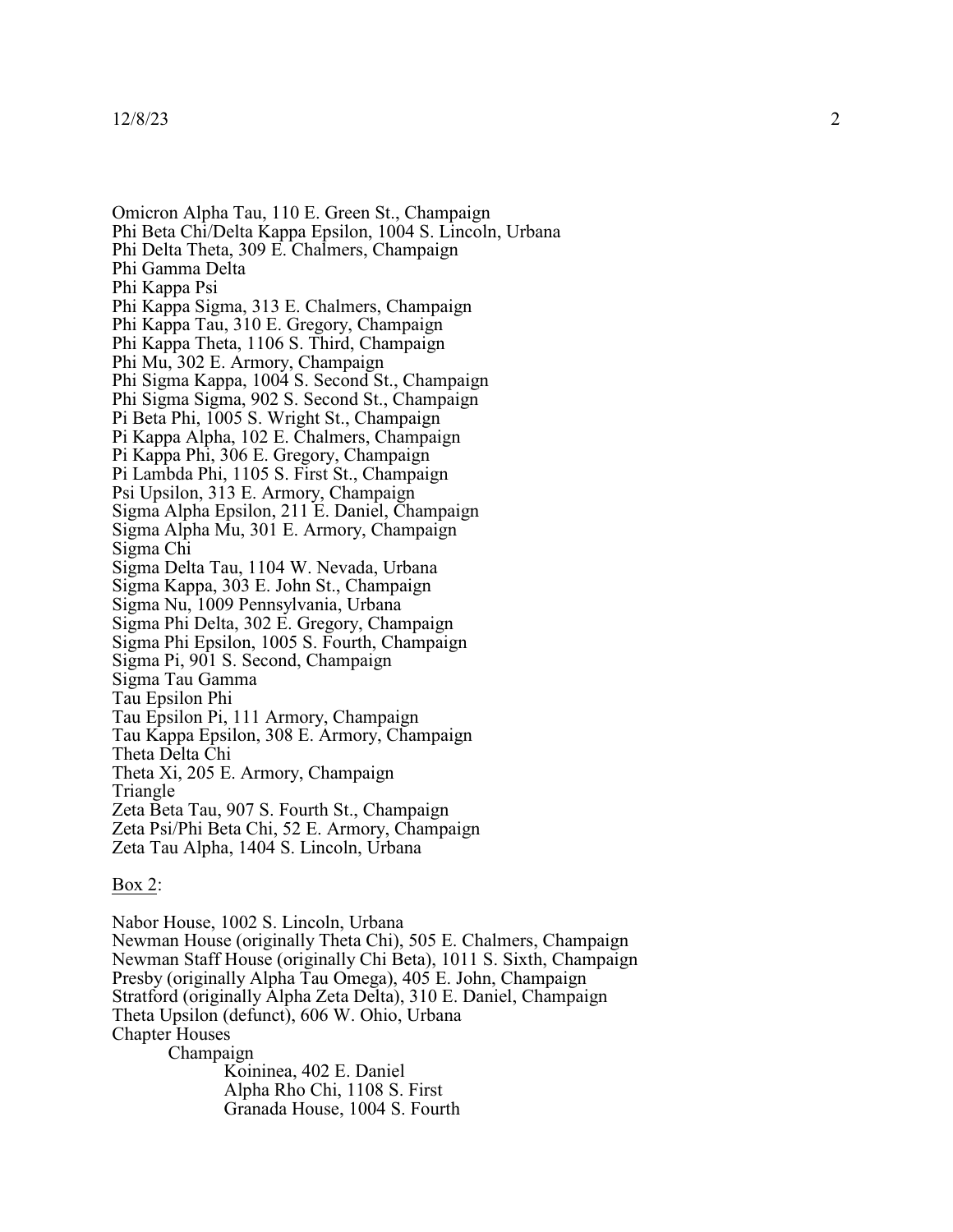Rooming House (orig. Delta Theta Phi), 1109 S. Fourth Papa Del's Pizza Factory, 206 E. Green 412 E. Green The Columns (orig. Delta Gamma), 305 E. John Leeman Lodge, 309 E. John Urbana 807 W. Nevada 801 W. Oregon 1004 W. Nevada Alpha Rho Chi Beta Phi Chi Beta Comus Club Gamma Alpha Ibis Ilus Iris Phi Alpha Delta Phi Kappa (Catholic fraternity) Phi Delta Phi Pi Omicron Pi Theta Psi Delta Alpha Kappa Kappa Gamma Sigma Correspondence of Historical Preservation Project Intern, 1988-89 (includes Historic Preservation Surveys sent to local chapters and national headquarters) Fraternity History - General Local and Merged Chapters "A Guide to Preservation Planning for the Greek System," prepared by Craig Milkint, ca. 1985 "Nomination to the National Register of Historic Places - Greek Housing Historic District - Champaign, Illinois" prepared by Shauna Patton Francissen, ca. 1984 Box 3: Notepad containing Daily Illini (?) citations, 1916-21

3 x 5 cards containing: Daily Illini articles, 1874-1922 (copied) Daily Illini articles, 1874-1922 (not copied) Notes on articles that were copied Notes on WWI-related activities of fraternities and sororities Illini notices for house changes, 1905-09 Illio photocopies, ca. 1916-31 City of Urbana Zoning study, 1983 Society for the Preservation of Greek Housing, newsletter, 1995